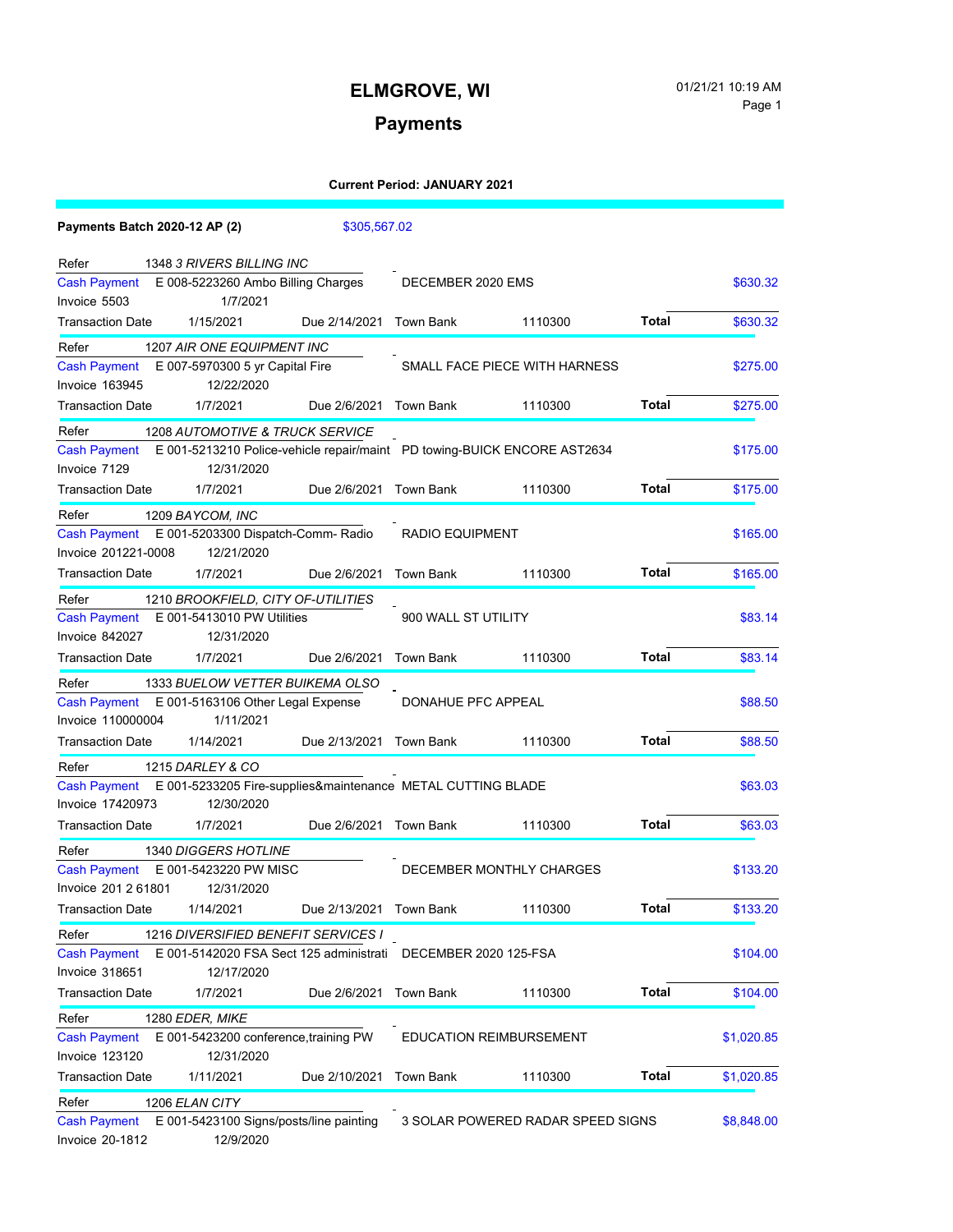### **Payments**

| <b>Transaction Date</b> | 1/7/2021                                                                      | Due 2/6/2021 Town Bank  |                                | 1110300 | Total        | \$8,848.00 |
|-------------------------|-------------------------------------------------------------------------------|-------------------------|--------------------------------|---------|--------------|------------|
| Refer                   | 1282 ELLIOTT ACE HARDWARE                                                     |                         |                                |         |              |            |
| <b>Cash Payment</b>     | G 001-3260450 FB-Fire Drill Funds                                             |                         | NUTS, WASHERS, PANELING        |         |              | \$110.21   |
| Invoice                 | 12/10/2020                                                                    |                         |                                |         |              |            |
| <b>Cash Payment</b>     | E 001-5413199 PW Bldg & grounds mainte CONNECTOR LINK                         |                         |                                |         |              | \$3.89     |
| Invoice                 | 12/15/2020                                                                    |                         |                                |         |              |            |
| <b>Cash Payment</b>     | E 001-5413210 PW equip maint & supplies COUPLING, PLUMBING PARTS, SAFETY      |                         | <b>GLASSES</b>                 |         |              | \$107.65   |
| Invoice                 | 12/11/2020                                                                    |                         |                                |         |              |            |
| <b>Cash Payment</b>     | E 001-5523140 Recreation -Pool Exp                                            |                         | ROPE, SCRAPER                  |         |              | \$84.97    |
| Invoice                 | 12/15/2020                                                                    |                         |                                |         |              |            |
| <b>Cash Payment</b>     | E 001-5613200 Forestry Tree Care                                              |                         | WOODCUTTER OIL, FILE           |         |              | \$37.79    |
| Invoice                 | 12/17/2020                                                                    |                         |                                |         |              |            |
| <b>Cash Payment</b>     | E 005-5813600 Pond maintenance                                                |                         | <b>FIBERGLASS RAKE, GRATES</b> |         |              | \$68.95    |
| Invoice                 | 12/1/2020                                                                     |                         |                                |         |              |            |
| <b>Transaction Date</b> | 1/12/2021                                                                     | Due 2/11/2021           | Town Bank                      | 1110300 | <b>Total</b> | \$413.46   |
| Refer                   | 1365 ELM GROVE, VILLAGE                                                       |                         |                                |         |              |            |
| <b>Cash Payment</b>     | E 001-5413010 PW Utilities                                                    |                         | QTR 4 UTILITY BILL             |         |              | \$747.90   |
| <b>Invoice 122320</b>   | 12/23/2020                                                                    |                         |                                |         |              |            |
| <b>Cash Payment</b>     | E 001-5173100 GG utilities                                                    |                         | QTR 4 UTILITY BILL             |         |              | \$3,184.15 |
| <b>Invoice 122320</b>   | 12/23/2020                                                                    |                         |                                |         |              |            |
| <b>Transaction Date</b> | 1/15/2021                                                                     | Due 2/14/2021 Town Bank |                                | 1110300 | Total        | \$3,932.05 |
| Refer                   | 1220 GALLS                                                                    |                         |                                |         |              |            |
| <b>Cash Payment</b>     | E 001-5233300 Fire-Uniforms and Clothing SHIRT AND FLAG - FD                  |                         |                                |         |              | \$121.96   |
| Invoice 017112615       | 12/4/2020                                                                     |                         |                                |         |              |            |
| <b>Cash Payment</b>     | E 001-5213105 Police-Uniforms-New/Repl WOOL SIDE PKT PANT - KUBIAK            |                         |                                |         |              | \$370.96   |
| Invoice 017192713       | 12/14/2020                                                                    |                         |                                |         |              |            |
| <b>Cash Payment</b>     | E 001-5213105 Police-Uniforms-New/Repl FISHER SHIRT                           |                         |                                |         |              | \$65.58    |
| Invoice 016861394       | 11/3/2020                                                                     |                         |                                |         |              |            |
| <b>Cash Payment</b>     | E 001-5213105 Police-Uniforms-New/Repl SYKES VEST                             |                         |                                |         |              | \$5.80     |
| Invoice 016500424       | 9/16/2020                                                                     |                         |                                |         |              |            |
| <b>Cash Payment</b>     | E 001-5213105 Police-Uniforms-New/Repl UNGER REPAIR PATCH                     |                         |                                |         |              | \$2.69     |
| Invoice 016915122       | 11/10/2020                                                                    |                         |                                |         |              |            |
| <b>Transaction Date</b> | 1/7/2021                                                                      | Due 2/6/2021 Town Bank  |                                | 1110300 | Total        | \$566.99   |
| Refer                   | 1221 GOODYEAR AUTO SERVICE CENT                                               |                         |                                |         |              |            |
| <b>Cash Payment</b>     | E 001-5213210 Police-vehicle repair/maint  PD case-2015 BUICK TRUCK ALIGNMENT |                         |                                |         |              | \$170.00   |
| Invoice 283426          | 12/23/2020                                                                    |                         |                                |         |              |            |
| <b>Transaction Date</b> | 1/7/2021                                                                      | Due 2/6/2021            | <b>Town Bank</b>               | 1110300 | <b>Total</b> | \$170.00   |
| Refer                   | 1222 GRAINGER, WW INC                                                         |                         |                                |         |              |            |
| <b>Cash Payment</b>     | E 001-5173200 GG Bldg maintenance                                             |                         | <b>FLOOR SCRUBBER</b>          |         |              | \$4,551.92 |
| Invoice 9757403234      | 12/28/2020                                                                    |                         |                                |         |              |            |
| <b>Cash Payment</b>     | E 001-5173200 GG Bldg maintenance                                             |                         | <b>FLOOR SCRUBBER</b>          |         |              | \$192.13   |
| Invoice 9757403234      | 12/28/2020                                                                    |                         |                                |         |              |            |
| <b>Transaction Date</b> | 1/7/2021                                                                      | Due 2/6/2021            | <b>Town Bank</b>               | 1110300 | Total        | \$4,744.05 |
| Refer                   | 1223 GREAT AMERICA FINANCIAL SRV                                              |                         | Ck# 103305 1/14/2021           |         |              |            |
| <b>Cash Payment</b>     | E 001-5143326 Village wide copy equip                                         |                         | STANDARD PAYMENT               |         |              | \$487.00   |
| Invoice 28377359        | 12/15/2020                                                                    |                         |                                |         |              |            |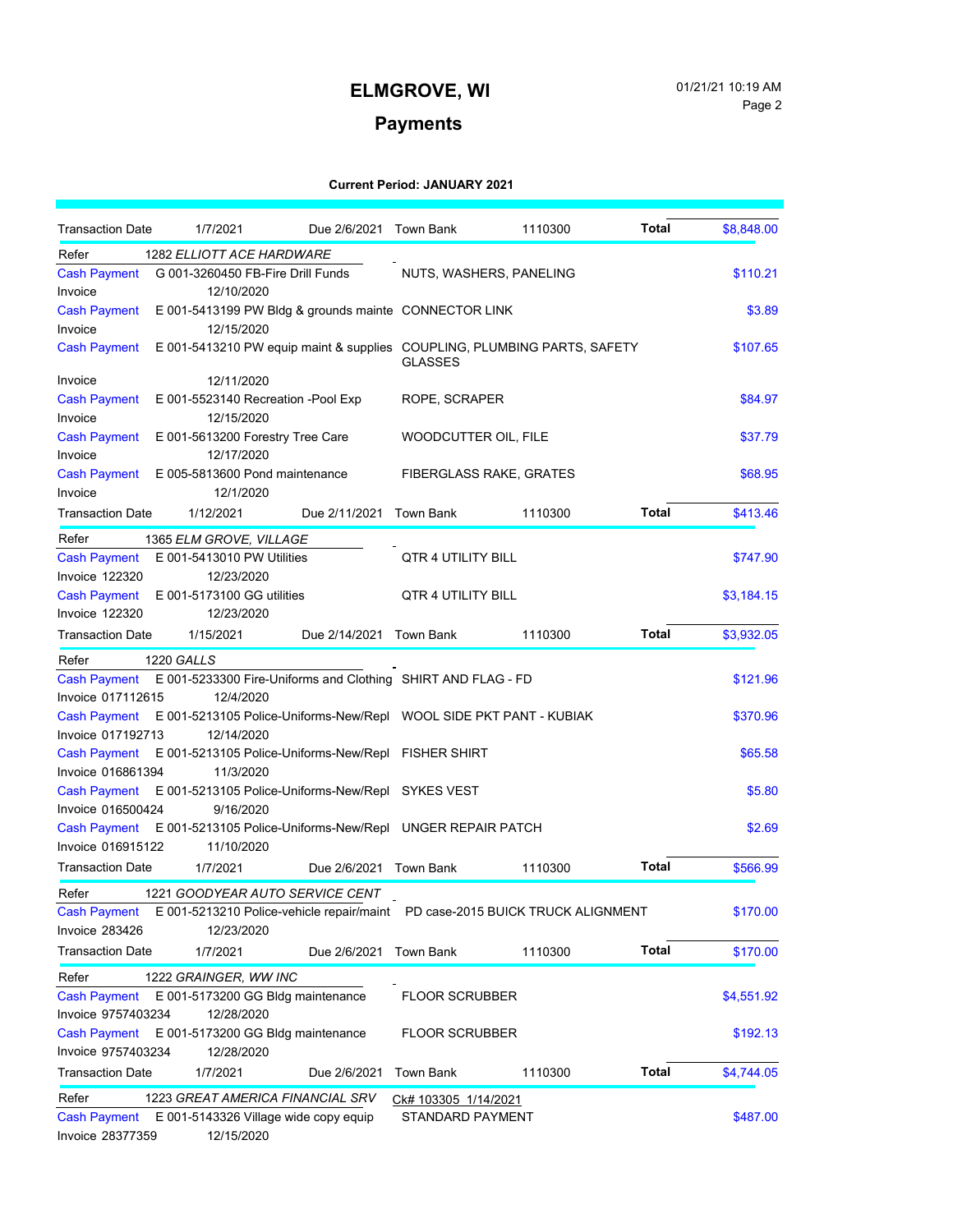### **Payments**

| <b>Transaction Date</b>      | 1/7/2021                                                             | Due 2/6/2021 Town Bank  |                                                                                 | 1110300                        | Total        | \$487.00    |
|------------------------------|----------------------------------------------------------------------|-------------------------|---------------------------------------------------------------------------------|--------------------------------|--------------|-------------|
| Refer<br><b>Cash Payment</b> | 1173 HARTLAND, VIL OF - PD<br>R 001-4362000 Court Fines-Expense      |                         | Ck# 103281 12/23/2020<br><b>BAIL - ERICK ARTURO MUNOZ</b><br><b>COVARRUBIAS</b> |                                |              | \$262.20    |
| <b>Invoice 122320</b>        | 12/23/2020                                                           |                         |                                                                                 |                                |              |             |
| <b>Transaction Date</b>      | 12/23/2020                                                           | Due 1/22/2021 Town Bank |                                                                                 | 1110300                        | Total        | \$262.20    |
| Refer                        | <b>1225 HILLER FORD</b>                                              |                         |                                                                                 |                                |              |             |
| <b>Cash Payment</b>          | E 001-5413210 PW equip maint & supplies 2015 EXPLORER GLASS ASSEMBLY |                         |                                                                                 |                                |              | \$59.21     |
| <b>Invoice 1008446</b>       | 12/7/2020                                                            |                         |                                                                                 |                                |              |             |
| <b>Transaction Date</b>      | 1/7/2021                                                             | Due 2/6/2021 Town Bank  |                                                                                 | 1110300                        | <b>Total</b> | \$59.21     |
| Refer                        | 1226 INTERSTATE POWERSYSTEM                                          |                         |                                                                                 |                                |              |             |
| Cash Payment                 | E 001-5233200 Fire-truck maintenance                                 |                         | REPAIRS TO LADDER 2471                                                          |                                |              | \$7,268.04  |
| Invoice E041003352           | 12/21/2020                                                           |                         |                                                                                 |                                |              |             |
| <b>Transaction Date</b>      | 1/7/2021                                                             | Due 2/6/2021            | Town Bank                                                                       | 1110300                        | Total        | \$7,268.04  |
| Refer                        | 1217 JACOBUS ENERGY                                                  |                         |                                                                                 |                                |              |             |
| <b>Cash Payment</b>          | E 001-5413200 PW fuel                                                |                         | <b>FUEL</b>                                                                     |                                |              | \$2.473.22  |
| <b>Invoice 2180580</b>       | 12/18/2020                                                           |                         |                                                                                 |                                |              |             |
|                              | Cash Payment E 001-5413200 PW fuel                                   |                         | <b>FUEL</b>                                                                     |                                |              | \$2,282.82  |
| <b>Invoice 2189472</b>       | 1/3/2021                                                             |                         |                                                                                 |                                |              |             |
| <b>Transaction Date</b>      | 1/7/2021                                                             | Due 2/6/2021 Town Bank  |                                                                                 | 1110300                        | Total        | \$4,756.04  |
| Refer                        | 1229 JOHNS DISPOSAL SERVICE                                          |                         |                                                                                 |                                |              |             |
| <b>Cash Payment</b>          | E 001-5443100 Contracted Waste Collecti DECEMBER LANDFILL CHARGES    |                         |                                                                                 |                                |              | \$7,349.59  |
| Invoice 578454               | 1/6/2021                                                             |                         |                                                                                 |                                |              |             |
| <b>Cash Payment</b>          | E 001-5443100 Contracted Waste Collecti GARBAGE SERVICES             |                         |                                                                                 |                                |              | \$12,054.42 |
| Invoice 573028               | 12/24/2020                                                           |                         |                                                                                 |                                |              |             |
| <b>Cash Payment</b>          | E 001-5443200 Contracted Recycling Colle RECYCLING SERVICES          |                         |                                                                                 |                                |              | \$10,587.48 |
| Invoice 573028               | 12/24/2020                                                           |                         |                                                                                 |                                |              |             |
| <b>Cash Payment</b>          | E 001-5443100 Contracted Waste Collecti BULKY GARBAGE                |                         |                                                                                 |                                |              | \$2,083.48  |
| Invoice 573028               | 12/24/2020                                                           |                         |                                                                                 |                                |              |             |
| <b>Cash Payment</b>          | E 001-5443200 Contracted Recycling Colle GARBAGE SERVICES            |                         |                                                                                 |                                |              | \$850.00    |
| Invoice 573028               | 12/24/2020                                                           |                         |                                                                                 |                                |              |             |
| <b>Cash Payment</b>          | E 001-5443500 Brush Disposal                                         |                         | <b>LANDFILL CHARGES</b>                                                         |                                |              | \$283.48    |
| Invoice 573028               | 12/24/2020                                                           |                         |                                                                                 |                                |              |             |
| <b>Transaction Date</b>      | 1/7/2021                                                             | Due 2/6/2021 Town Bank  |                                                                                 | 1110300                        | <b>Total</b> | \$33,208.45 |
| Refer                        | 1230 LF GEORGE INC                                                   |                         |                                                                                 |                                |              |             |
| <b>Cash Payment</b>          | E 001-5613200 Forestry Tree Care                                     |                         |                                                                                 | EQUIP RENTAL 1 WK-STUMP CUTTER |              | \$1,200.00  |
| Invoice LC13393              | 12/16/2020                                                           |                         |                                                                                 |                                |              |             |
| <b>Transaction Date</b>      | 1/7/2021                                                             | Due 2/6/2021            | <b>Town Bank</b>                                                                | 1110300                        | Total        | \$1,200.00  |
| Refer                        | 1366 M&M OFFICE INTERIORS INC                                        |                         |                                                                                 |                                |              |             |
| <b>Cash Payment</b>          | E 001-5213510 Police-Office Equip maint                              |                         | PD ELLIPSE PULL KIT                                                             |                                |              | \$25.00     |
| Invoice 163522               | 12/8/2020                                                            |                         |                                                                                 |                                |              |             |
| <b>Transaction Date</b>      | 1/15/2021                                                            | Due 2/14/2021           | Town Bank                                                                       | 1110300                        | <b>Total</b> | \$25.00     |
| Refer                        | 1227 MARED MECHANICAL                                                |                         |                                                                                 |                                |              |             |
| <b>Cash Payment</b>          | E 001-5173200 GG Bldg maintenance                                    |                         | <b>BUILDING MAINTENANCE</b>                                                     |                                |              | \$1,724.00  |
| Invoice 118749               | 11/24/2020                                                           |                         |                                                                                 |                                |              |             |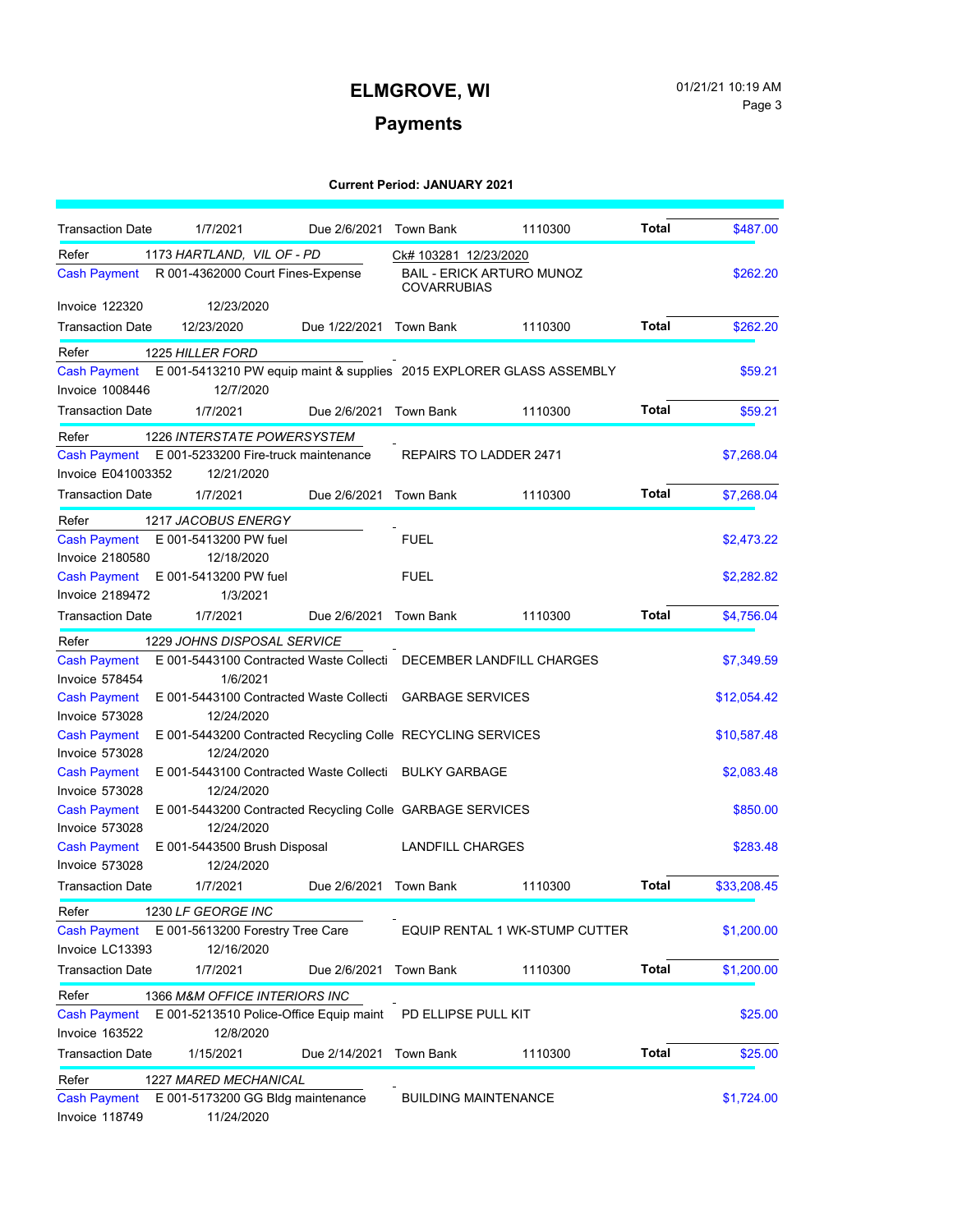# Page 4

## **Payments**

| <b>Cash Payment</b><br>E 001-5173200 GG Bldg maintenance                                                                 | <b>BUILDING MAINTENANCE</b>                                                 |              | \$4,649.50  |
|--------------------------------------------------------------------------------------------------------------------------|-----------------------------------------------------------------------------|--------------|-------------|
| Invoice 121021<br>11/24/2020<br><b>Cash Payment</b><br>E 001-5173200 GG Bldg maintenance<br>Invoice 119526<br>11/24/2020 | <b>BUILDING MAINTENANCE</b>                                                 |              | \$1,724.00  |
| <b>Transaction Date</b><br>1/7/2021<br>Due 2/6/2021                                                                      | <b>Town Bank</b><br>1110300                                                 | <b>Total</b> | \$8,097.50  |
| Refer<br>1228 MARTINIZING                                                                                                |                                                                             |              |             |
| <b>Cash Payment</b><br>Invoice 3379<br>1/1/2021                                                                          | E 001-5213100 Police-Clothing Allow/Clea  PD DRY CLEANING FOR DECEMBER      |              | \$215.99    |
| <b>Transaction Date</b><br>1/7/2021                                                                                      | Due 2/6/2021 Town Bank<br>1110300                                           | <b>Total</b> | \$215.99    |
| 1274 MASTERS TOUCH LLC<br>Refer                                                                                          |                                                                             |              |             |
| <b>Cash Payment</b><br>Invoice 71834<br>12/21/2020                                                                       | E 001-5193200 GG Print/Publish/Postage TAX BILLING - \$1200 ON CHECK 103030 |              | \$342.60    |
| <b>Transaction Date</b><br>1/11/2021<br>Due 2/10/2021                                                                    | <b>Town Bank</b><br>1110300                                                 | <b>Total</b> | \$342.60    |
| Refer<br>1214 MEREDITHS CULLIGAN WATER                                                                                   |                                                                             |              |             |
| <b>Cash Payment</b><br>E 001-5173200 GG Bldg maintenance                                                                 | <b>FILTER CARTRIDGE</b>                                                     |              | \$132.50    |
| <b>Invoice 0735896</b><br>12/16/2020                                                                                     |                                                                             |              |             |
| <b>Transaction Date</b><br>1/7/2021<br>Due 2/6/2021                                                                      | <b>Town Bank</b><br>1110300                                                 | Total        | \$132.50    |
| <b>1277 MILWAUKEE METROPOLITAN SE</b><br>Refer                                                                           |                                                                             |              |             |
| E 002-3230100 MMSD user charges<br><b>Cash Payment</b><br>Invoice 301-20<br>1/7/2021                                     | 2020 4TH QTR                                                                |              | \$93,806.78 |
| <b>Transaction Date</b><br>1/11/2021<br>Due 2/10/2021                                                                    | <b>Town Bank</b><br>1110300                                                 | <b>Total</b> | \$93,806.78 |
| Refer<br>1236 NORTHERN LAKE SERVICE INC                                                                                  |                                                                             |              |             |
| <b>Cash Payment</b><br>E 001-5173200 GG Bldg maintenance                                                                 | <b>BACTERIA SAMPLES</b>                                                     |              | \$20.00     |
| Invoice 392713<br>12/18/2020                                                                                             |                                                                             |              |             |
| <b>Transaction Date</b><br>1/7/2021<br>Due 2/6/2021                                                                      | <b>Town Bank</b><br>1110300                                                 | <b>Total</b> | \$20.00     |
| Refer<br>1237 OFFICE COPYING EQUIPMENT                                                                                   |                                                                             |              |             |
| <b>Cash Payment</b><br>E 001-5143326 Village wide copy equip                                                             | <b>Fire Dept Printer</b>                                                    |              | \$15.08     |
| Invoice AR130132<br>12/31/2020<br>E 006-5513310 Library Copy Machine<br><b>Cash Payment</b>                              | <b>Library Printer</b>                                                      |              | \$74.89     |
| Invoice AR129941<br>12/29/2020                                                                                           |                                                                             |              |             |
| <b>Cash Payment</b><br>E 001-5143326 Village wide copy equip                                                             | <b>PD</b> Printer                                                           |              | \$0.78      |
| Invoice AR129942<br>12/29/2020                                                                                           |                                                                             |              |             |
| E 001-5143326 Village wide copy equip<br><b>Cash Payment</b><br>Invoice AR130133<br>12/31/2020                           | <b>GG Printer</b>                                                           |              | \$248.67    |
| <b>Transaction Date</b><br>1/7/2021<br>Due 2/6/2021                                                                      | Town Bank<br>1110300                                                        | <b>Total</b> | \$339.42    |
| Refer<br>1238 OFFICE DEPOT INC                                                                                           |                                                                             |              |             |
| E 001-5213505 Police-Office Supplies<br><b>Cash Payment</b>                                                              | COPY TONER, CALENDAR, DESKPADS                                              |              | \$1,032.42  |
| Invoice 137515378001<br>11/30/2020                                                                                       |                                                                             |              |             |
| <b>Transaction Date</b><br>1/7/2021<br>Due 2/6/2021                                                                      | <b>Town Bank</b><br>1110300                                                 | <b>Total</b> | \$1,032.42  |
| Refer<br>1239 OFFICE MAX                                                                                                 |                                                                             |              |             |
| E 001-5121045 Court Office Supplies<br><b>Cash Payment</b>                                                               | PD PAPER ROLLS                                                              |              | \$20.99     |
| Invoice 13579567<br>11/18/2020                                                                                           |                                                                             |              |             |
| <b>Transaction Date</b><br>1/7/2021<br>Due 2/6/2021                                                                      | <b>Town Bank</b><br>1110300                                                 | Total        | \$20.99     |
| Refer<br>1339 PAYNE & DOLAN, INC.                                                                                        |                                                                             |              |             |
| E 007-5970400 5 yr Capital DPW<br><b>Cash Payment</b><br>Invoice 106007-03<br>1/12/2021                                  | 2019 PAVING- Victoria Cr final billing                                      |              | \$76,881.25 |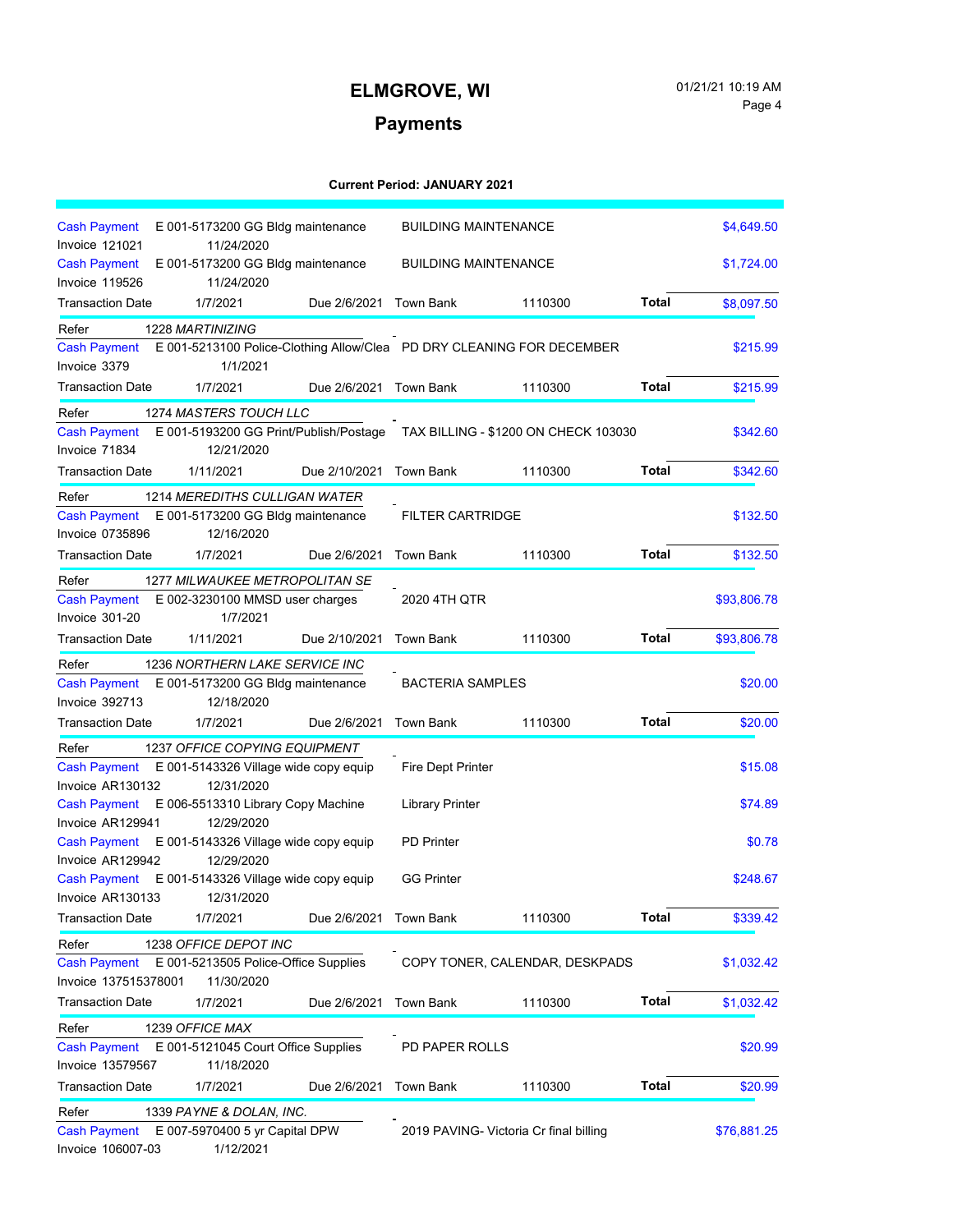# Page 5

### **Payments**

| <b>Transaction Date</b>              | 1/14/2021                                                             | Due 2/13/2021 | Town Bank              | 1110300                            | Total | \$76,881.25 |
|--------------------------------------|-----------------------------------------------------------------------|---------------|------------------------|------------------------------------|-------|-------------|
| Refer                                | 1354 PERSONNEL EVALUATION INC                                         |               |                        |                                    |       |             |
| <b>Cash Payment</b><br>Invoice 38766 | E 001-5213425 Police-Recruitment<br>12/31/2020                        |               |                        | PEP BILLING 12.1.21 TO 12.31.20    |       | \$40.00     |
| <b>Transaction Date</b>              | 1/15/2021                                                             | Due 2/14/2021 | <b>Town Bank</b>       | 1110300                            | Total | \$40.00     |
| Refer                                | 1240 PRAXAIR/BENTLEY GAS TECH                                         |               |                        |                                    |       |             |
| <b>Cash Payment</b>                  | E 008-5223230 Ambo Medical Supplies                                   |               | <b>EMS</b>             |                                    |       | \$171.85    |
| Invoice 60817610                     | 12/22/2020                                                            |               |                        |                                    |       |             |
| <b>Transaction Date</b>              | 1/7/2021                                                              | Due 2/6/2021  | <b>Town Bank</b>       | 1110300                            | Total | \$171.85    |
| Refer                                | <b>1241 PROFESSIONAL INTERPRETING</b>                                 |               |                        |                                    |       |             |
| <b>Cash Payment</b>                  | E 001-5124399 court-miscellaneous                                     |               | <b>MUNICIPAL COURT</b> |                                    |       | \$80.00     |
| Invoice 76658                        | 12/15/2020                                                            |               |                        |                                    |       |             |
| <b>Transaction Date</b>              | 1/7/2021                                                              | Due 2/6/2021  | <b>Town Bank</b>       | 1110300                            | Total | \$80.00     |
| Refer                                | 1243 RIEDEL SPORTS INC                                                |               |                        |                                    |       |             |
| <b>Cash Payment</b>                  | E 001-5423210 PW uniforms                                             |               |                        | DPW UNIFORM SHIRTS/SWEATSHIRTS     |       | \$990.60    |
| Invoice 19704                        | 12/17/2020                                                            |               |                        |                                    |       |             |
| <b>Transaction Date</b>              | 1/7/2021                                                              | Due 2/6/2021  | <b>Town Bank</b>       | 1110300                            | Total | \$990.60    |
| Refer                                | 1244 RUEKERT MIELKE, INC.                                             |               |                        |                                    |       |             |
| <b>Cash Payment</b>                  | E 007-5970400 5 yr Capital DPW                                        |               | SERVICES-WTP ROAD PATH |                                    |       | \$85.00     |
| Invoice 133877                       | 10/13/2020                                                            |               |                        |                                    |       |             |
| <b>Cash Payment</b>                  | G 001-3340753 Resident Engineering                                    |               | <b>EXT</b>             | SERVICES- 212 BLUEMOUND WATER MAIN |       | \$366.00    |
| Invoice 134977                       | 12/28/2020                                                            |               |                        |                                    |       |             |
| <b>Cash Payment</b>                  | E 002-3230455 MMSD- PP/II Project Costs SERVICES- MMSD PPI MEETING    |               |                        |                                    |       | \$340.00    |
| Invoice 134974                       | 12/28/2020                                                            |               |                        |                                    |       |             |
| <b>Cash Payment</b>                  | G 001-3350400 Developer Deposits                                      |               |                        | SERVICES- SSND STORMWATER          |       | \$595.00    |
| Invoice 134974                       | 12/28/2020                                                            |               |                        |                                    |       |             |
| <b>Cash Payment</b>                  | E 005-5814500 NR216 Planning                                          |               | <b>INSPECTIONS</b>     | SERVICES- PROFESSIONAL FEES        |       | \$1,384.52  |
| Invoice 134675                       | 12/17/2020                                                            |               |                        |                                    |       |             |
| <b>Cash Payment</b>                  | E 002-3230300 Inspection and Engineering SERVICES- MMSD TAT MEETING   |               |                        |                                    |       | \$297.00    |
| Invoice 134673                       | 12/17/2020                                                            |               |                        |                                    |       |             |
| <b>Cash Payment</b>                  | E 005-5813100 Engineering/Consulting                                  |               |                        | SERVICES- STORM EASEMENT MAPPING   |       | \$160.50    |
| Invoice 143342                       | 11/22/2020                                                            |               |                        |                                    |       |             |
| <b>Cash Payment</b>                  | E 005-5813100 Engineering/Consulting                                  |               | UNDERWOOD CREEK        | SERVICES- JUNEAU BLVD BRIDGE       |       | \$808.70    |
| Invoice 134673                       | 12/17/2020                                                            |               |                        |                                    |       |             |
| <b>Cash Payment</b>                  | G 001-3340753 Resident Engineering                                    |               |                        | SERVICES- 14250 CREEKWOOD COURT    |       | \$255.00    |
| Invoice 134673                       | 12/17/2020                                                            |               |                        |                                    |       |             |
| <b>Cash Payment</b>                  | E 002-3230300 Inspection and Engineering SERVICES- CONSULT WITH STAFF |               |                        |                                    |       | \$85.00     |
| Invoice 134673                       | 12/17/2020                                                            |               |                        |                                    |       |             |
| <b>Cash Payment</b>                  | E 005-5814500 NR216 Planning                                          |               |                        | SERVICES- STORMWATER PLAN          |       | \$9,030.98  |
| Invoice 134674                       | 12/17/2020                                                            |               |                        |                                    |       |             |
| <b>Cash Payment</b>                  | E 005-5814500 NR216 Planning                                          |               |                        | SERVICES- PROGRAM UPDATES          |       | \$490.00    |
| Invoice 134976                       | 12/28/2020                                                            |               |                        |                                    |       |             |
| <b>Cash Payment</b>                  | G 001-3340753 Resident Engineering                                    |               | EXT                    | SERVICES- 212 BLUEMOUND WATER MAIN |       | \$460.50    |
| Invoice 134676                       | 12/17/2020                                                            |               |                        |                                    |       |             |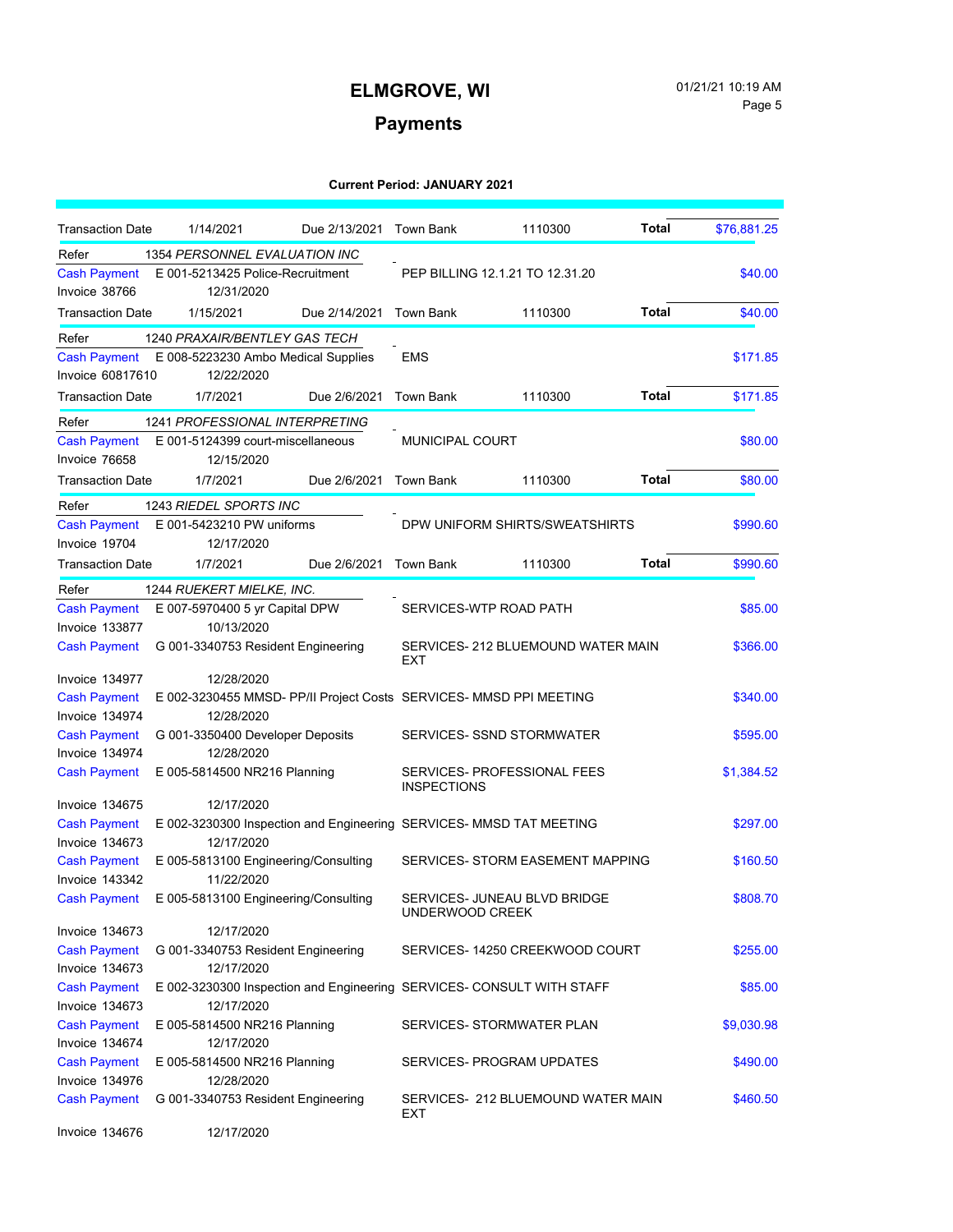### **Payments**

| <b>Transaction Date</b>                                                              | 1/7/2021                                                         | Due 2/6/2021 Town Bank  |                             | 1110300                         | <b>Total</b> | \$14,358.20 |
|--------------------------------------------------------------------------------------|------------------------------------------------------------------|-------------------------|-----------------------------|---------------------------------|--------------|-------------|
| Refer                                                                                | 1245 RUNDLE-SPENCE MFG CO                                        |                         |                             |                                 |              |             |
| <b>Cash Payment</b><br>Invoice S2889086.002                                          | E 005-5813500 Infrastructure Maintenance SEWER PIPE<br>12/1/2020 |                         |                             |                                 |              | \$441.26    |
| Transaction Date                                                                     | 1/7/2021                                                         | Due 2/6/2021 Town Bank  |                             | 1110300                         | Total        | \$441.26    |
| Refer                                                                                | 1361 SAFEBUILT                                                   |                         |                             |                                 |              |             |
| <b>Cash Payment</b>                                                                  | E 001-5241000 Inspections-Building                               |                         | DECEMBER 2020 BILL          |                                 |              | \$5,868.15  |
| Invoice 0074268-IN                                                                   | 12/31/2020                                                       |                         |                             |                                 |              |             |
| <b>Cash Payment</b>                                                                  | E 001-5241100 Inspections-Electrical                             |                         | DECEMBER 2020 BILL          |                                 |              | \$1,552.20  |
| Invoice 0074268-IN                                                                   | 12/31/2020                                                       |                         |                             |                                 |              |             |
| <b>Cash Payment</b>                                                                  | E 001-5241150 Inspections- HVAC                                  |                         | DECEMBER 2020 BILL          |                                 |              | \$601.71    |
| Invoice 0074268-IN                                                                   | 12/31/2020                                                       |                         |                             |                                 |              |             |
| Cash Payment E 001-5241200 Inspections- Plumbing                                     |                                                                  |                         | DECEMBER 2020 BILL          |                                 |              | \$900.88    |
| Invoice 0074268-IN                                                                   | 12/31/2020                                                       |                         |                             |                                 |              |             |
| Transaction Date                                                                     | 1/15/2021                                                        | Due 2/14/2021           | <b>Town Bank</b>            | 1110300                         | Total        | \$8,922.94  |
| Refer                                                                                | 1246 SHERWIN INDUSTRIES INC                                      |                         |                             |                                 |              |             |
| <b>Cash Payment</b>                                                                  | E 002-3230400 Repair and Maintenance                             |                         |                             | <b>MANHOLE PROTECTION RINGS</b> |              | \$459.96    |
| Invoice SC046117                                                                     | 12/23/2020                                                       |                         |                             |                                 |              |             |
| <b>Transaction Date</b>                                                              | 1/7/2021                                                         | Due 2/6/2021 Town Bank  |                             | 1110300                         | Total        | \$459.96    |
| Refer                                                                                | 1352 STREICHER S                                                 |                         |                             |                                 |              |             |
| <b>Cash Payment</b>                                                                  | E 001-5213105 Police-Uniforms-New/Repl SCHANO NAME TAG           |                         |                             |                                 |              | \$18.00     |
| <b>Invoice 11475325</b>                                                              | 1/6/2021                                                         |                         |                             |                                 |              |             |
| Cash Payment E 001-5213105 Police-Uniforms-New/Repl SCHANO PATCHES, POUCH, NAME TAGS |                                                                  |                         |                             |                                 |              | \$292.99    |
| Invoice S1399436                                                                     | 8/26/2020                                                        |                         |                             |                                 |              |             |
| Cash Payment E 001-5213105 Police-Uniforms-New/Repl WEBER PATCHES, POUCH, NAME TAGS  |                                                                  |                         |                             |                                 |              | \$292.99    |
| Invoice S1399428                                                                     | 8/26/2020                                                        |                         |                             |                                 |              |             |
| Cash Payment E 001-5213105 Police-Uniforms-New/Repl SYKES NAME TAG                   |                                                                  |                         |                             |                                 |              | \$18.00     |
| Invoice S1403734                                                                     | 9/25/2020                                                        |                         |                             |                                 |              |             |
| Cash Payment E 001-5213105 Police-Uniforms-New/Repl SYKES PATCHES, POUCH NAME TAG    |                                                                  |                         |                             |                                 |              | \$292.99    |
| Invoice S1403734                                                                     | 9/25/2020                                                        |                         |                             |                                 |              |             |
| <b>Transaction Date</b>                                                              | 1/15/2021                                                        | Due 2/14/2021 Town Bank |                             | 1110300                         | <b>Total</b> | \$914.97    |
| Refer                                                                                | <b>1247 STRYKER MEDICAL</b>                                      |                         |                             |                                 |              |             |
| <b>Cash Payment</b>                                                                  | E 008-5223230 Ambo Medical Supplies                              |                         | <b>EMS Cot maintenance</b>  |                                 |              | \$249.00    |
| <b>Invoice 3032971</b>                                                               | 5/21/2020                                                        |                         |                             |                                 |              |             |
| Transaction Date                                                                     | 1/7/2021                                                         | Due 2/6/2021            | Town Bank                   | 1110300                         | Total        | \$249.00    |
| Refer                                                                                | 1271 THORESEN, NORA                                              |                         |                             |                                 |              |             |
| <b>Cash Payment</b>                                                                  | E 001-5143100 Election Inspectors                                |                         | 2020 NOV ELECTION 1/2 DAY   |                                 |              | \$52.50     |
| Invoice                                                                              |                                                                  |                         |                             |                                 |              |             |
| <b>Transaction Date</b>                                                              | 1/11/2021                                                        | Due 2/10/2021           | <b>Town Bank</b>            | 1110300                         | <b>Total</b> | \$52.50     |
| Refer                                                                                | 1273 THORESEN, NORMAN                                            |                         |                             |                                 |              |             |
| <b>Cash Payment</b>                                                                  | E 001-5143100 Election Inspectors                                |                         | 2020 NOV ELECTION 1/2 DAY   |                                 |              | \$52.50     |
| Invoice                                                                              |                                                                  |                         |                             |                                 |              |             |
| <b>Transaction Date</b>                                                              | 1/11/2021                                                        | Due 2/10/2021           | <b>Town Bank</b>            | 1110300                         | <b>Total</b> | \$52.50     |
| Refer                                                                                | 1279 TRANS UNION LLC                                             |                         |                             |                                 |              |             |
| <b>Cash Payment</b>                                                                  | E 001-5213400 Police Dues/Publications                           |                         | <b>BACKGROUND CHECKS PD</b> |                                 |              | \$65.93     |
| Invoice 12007604                                                                     | 12/27/2020                                                       |                         |                             |                                 |              |             |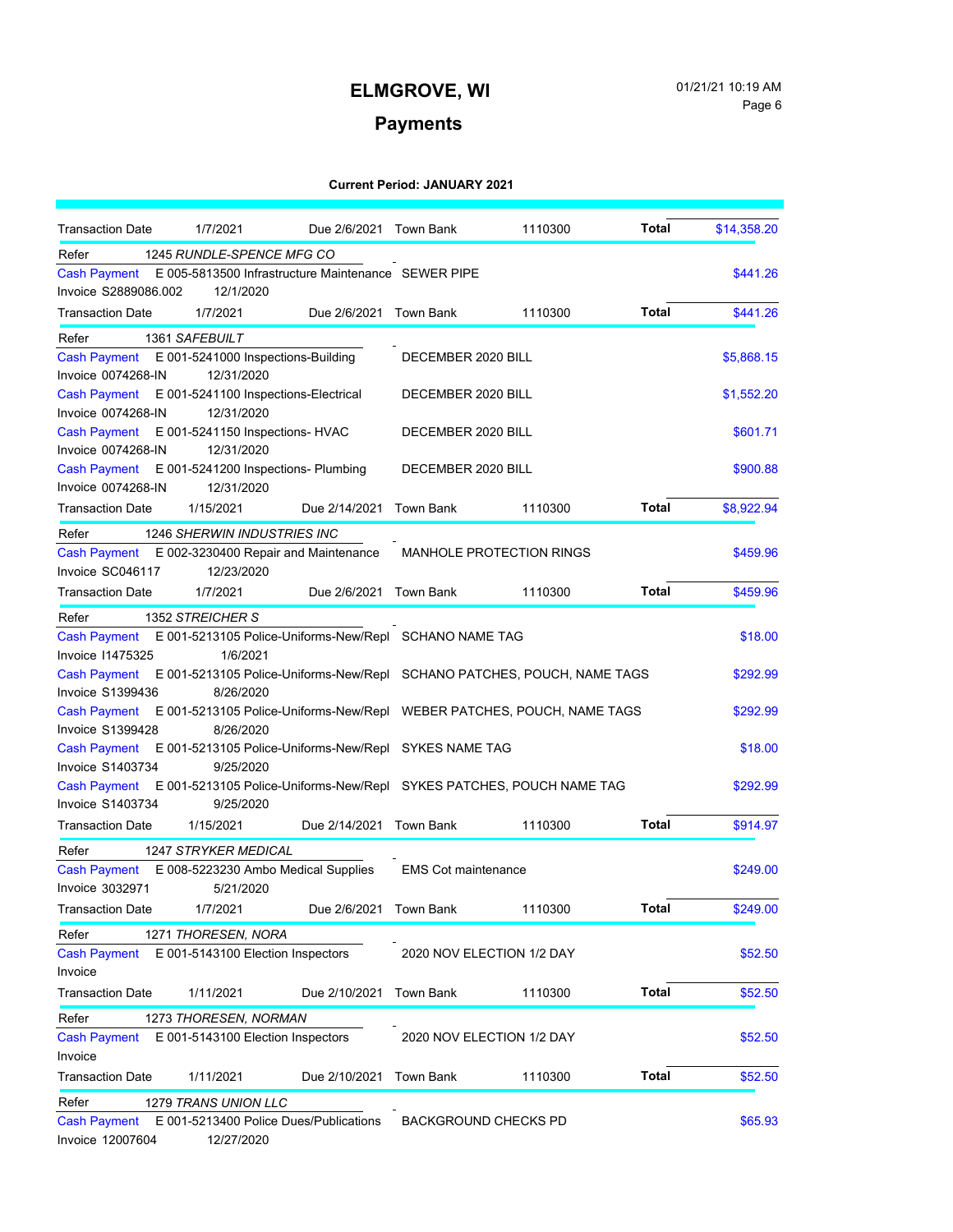# Page 7

### **Payments**

| <b>Transaction Date</b>               | 1/11/2021                               | Due 2/10/2021 Town Bank |                                                                             | 1110300 | <b>Total</b> | \$65.93     |
|---------------------------------------|-----------------------------------------|-------------------------|-----------------------------------------------------------------------------|---------|--------------|-------------|
| Refer                                 | 1343 TRUCK AND AUTO ELEGANCE            |                         |                                                                             |         |              |             |
| <b>Cash Payment</b><br>Invoice P55140 | 12/23/2020                              |                         | E 001-5413210 PW equip maint & supplies WESTERN RAM ASSEMBLY                |         |              | \$441.29    |
| <b>Transaction Date</b>               | 1/14/2021                               | Due 2/13/2021 Town Bank |                                                                             | 1110300 | <b>Total</b> | \$441.29    |
| Refer                                 | 1248 TULLER, ANDREW                     |                         |                                                                             |         |              |             |
| <b>Cash Payment</b>                   | R 001-4473000 Gazebo Reservations       |                         | <b>PAVILLION REFUND</b>                                                     |         |              | \$110.25    |
| Invoice permit 2024                   | 12/17/2020                              |                         |                                                                             |         |              |             |
| <b>Transaction Date</b>               | 1/7/2021                                | Due 2/6/2021            | Town Bank                                                                   | 1110300 | <b>Total</b> | \$110.25    |
| 1005 USPS<br>Refer                    |                                         |                         |                                                                             |         |              |             |
| <b>Cash Payment</b>                   |                                         |                         | E 001-5193200 GG Print/Publish/Postage FIRST CLASS PRESORT YEARLY PERMIT #6 |         |              | \$240.00    |
| Invoice 112020                        | 11/20/2020                              |                         |                                                                             |         |              |             |
| <b>Transaction Date</b>               | 11/30/2020                              | Due 12/30/2020          | Town Bank                                                                   | 1110300 | <b>Total</b> | \$240.00    |
| Refer                                 | 1344 UTILITY NETWORK, LLC               |                         |                                                                             |         |              |             |
| <b>Cash Payment</b>                   | E 001-5613200 Forestry Tree Care        |                         | <b>BUCKET TRUCK RENTAL-1 MO</b>                                             |         |              | \$2,755.00  |
| Invoice 12288                         | 12/31/2020                              |                         |                                                                             |         |              |             |
| <b>Transaction Date</b>               | 1/14/2021                               | Due 2/13/2021           | <b>Town Bank</b>                                                            | 1110300 | <b>Total</b> | \$2,755.00  |
| Refer                                 | 1252 VAN CLEAVE, JULIE                  |                         |                                                                             |         |              |             |
| <b>Cash Payment</b>                   | E 001-5143100 Election Inspectors       |                         | NOV 2020 ELECTION - 1/2 DAY                                                 |         |              | \$52.50     |
| Invoice                               |                                         |                         |                                                                             |         |              |             |
| <b>Transaction Date</b>               | 1/8/2021                                | Due 2/7/2021            | <b>Town Bank</b>                                                            | 1110300 | <b>Total</b> | \$52.50     |
| Refer                                 | 1275 VON BRIESEN & ROPER SC             |                         |                                                                             |         |              |             |
| <b>Cash Payment</b>                   | E 001-5163100 Legal Exp-de la Mora      |                         | <b>NOV NON-RETAINER SERVICES</b>                                            |         |              | \$9,020.00  |
| Invoice 338423                        | 11/30/2020                              |                         |                                                                             |         |              |             |
| <b>Cash Payment</b>                   | E 001-5121075 legal expense             |                         | <b>COURT SERVICES</b>                                                       |         |              | \$1,947.50  |
| Invoice 340633                        | 12/18/2020                              |                         |                                                                             |         |              |             |
| <b>Cash Payment</b>                   | E 001-5163105 Retainer - de la Mora     |                         | RETAINER SERVICES                                                           |         |              | \$2,439.50  |
| Invoice 340634                        | 12/18/2020                              |                         |                                                                             |         |              |             |
| <b>Cash Payment</b>                   | G 001-3350400 Developer Deposits        |                         | MANDEL DEVELOPERS FEE                                                       |         |              | \$164.00    |
| Invoice 340635                        | 12/18/2020                              |                         |                                                                             |         |              |             |
| <b>Cash Payment</b>                   | E 001-5163100 Legal Exp-de la Mora      |                         | NON-RETAINER SERVICES                                                       |         |              | \$3,649.00  |
| Invoice 340635                        | 12/18/2020                              |                         |                                                                             |         |              |             |
| <b>Transaction Date</b>               | 1/11/2021                               | Due 2/10/2021           | <b>Town Bank</b>                                                            | 1110300 | <b>Total</b> | \$17,220.00 |
| Refer                                 | 1359 WAUKESHA CO CLERK                  |                         |                                                                             |         |              |             |
| Cash Payment                          | E 001-5143200 License Expense           |                         | DOG TAGS                                                                    |         |              | \$913.00    |
| Invoice VELMGROVE20                   | 1/4/2021                                |                         |                                                                             |         |              |             |
| <b>Transaction Date</b>               | 1/15/2021                               | Due 2/14/2021           | <b>Town Bank</b>                                                            | 1110300 | <b>Total</b> | \$913.00    |
| Refer                                 | 1283 WAUKESHA CO DA OFFICE              |                         |                                                                             |         |              |             |
| <b>Cash Payment</b>                   | E 001-5213555 PD Investigation Supplies |                         | ERAD TOOLS                                                                  |         |              | \$576.93    |
| Invoice 12222020                      | 12/22/2020                              |                         |                                                                             |         |              |             |
| <b>Transaction Date</b>               | 1/12/2021                               | Due 2/11/2021           | <b>Town Bank</b>                                                            | 1110300 | <b>Total</b> | \$576.93    |
| Refer                                 | 1413 WAUKESHA CO REGISTER OF DE         |                         |                                                                             |         |              |             |
| <b>Cash Payment</b>                   | E 001-5143099 GG- miscellaneous exp     |                         | TO PLACE ON ACCOUNT                                                         |         |              | \$180.00    |
| Invoice                               |                                         |                         |                                                                             |         |              |             |
| <b>Transaction Date</b>               | 1/19/2021                               | Due 2/18/2021           | <b>Town Bank</b>                                                            | 1110300 | <b>Total</b> | \$180.00    |